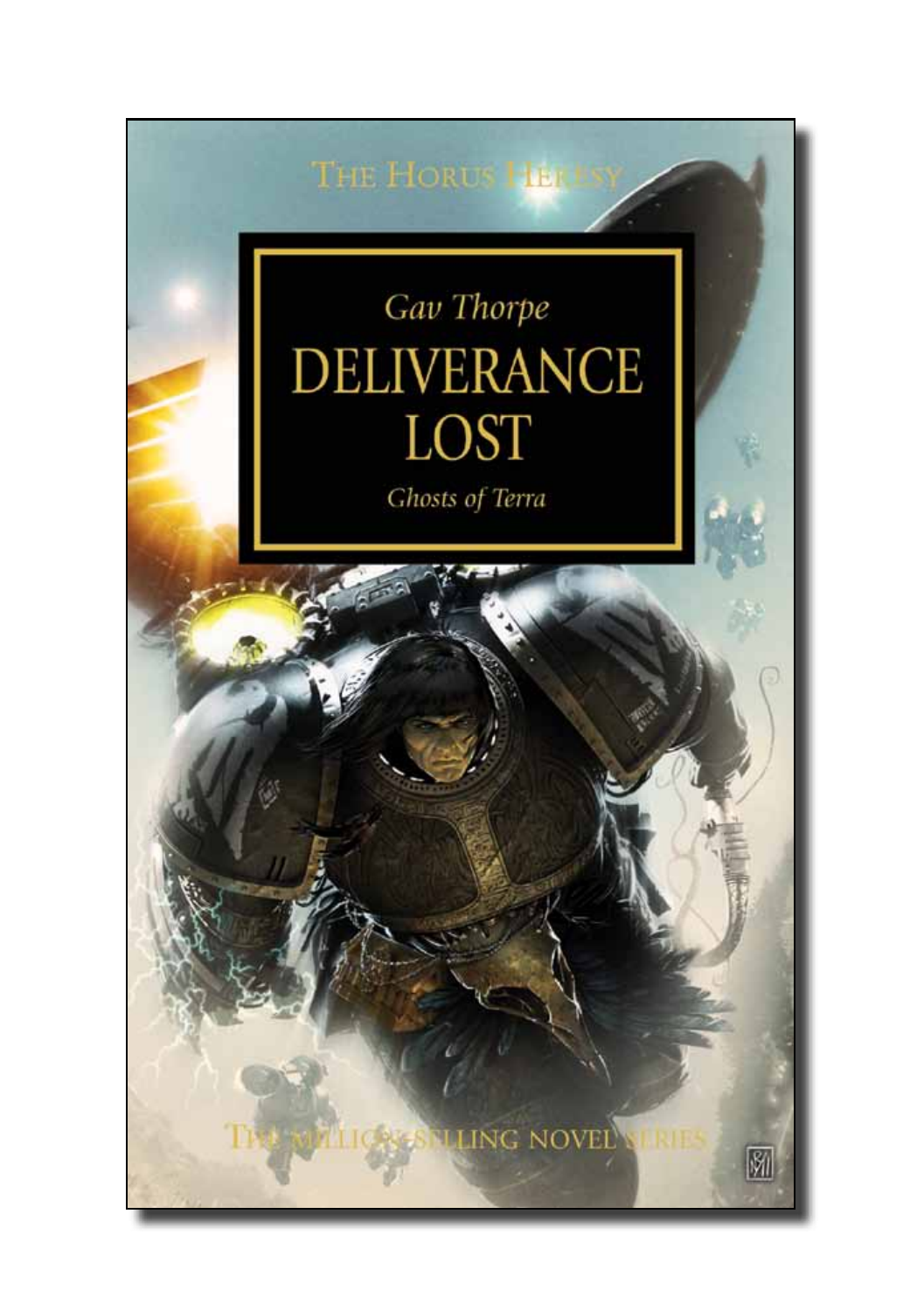*The Horus Heresy series* Book 1 – HORUS RISING Dan Abnett Book 2 – FALSE GODS Graham McNeill Book 3 – GALAXY IN FLAMES Ben Counter Book 4 – THE FLIGHT OF THE EISENSTEIN James Swallow Book 5 – FULGRIM Graham McNeill Book 6 – Descent of Angels Mitchel Scanlon Book 7 – LEGION Dan Abnett Book 8 – battle for the abyss Ben Counter Book 9 – mechanicum Graham McNeill Book 10 – Tales of Heresy edited by Nick Kyme and Lindsey Priestley Book 11 – fallen angels Mike Lee Book 12 – A thousand sons Graham McNeill Book 13 – Nemesis James Swallow Book 14 – the first heretic Aaron Dembski-Bowden Book 15 – prospero burns Dan Abnett Book 16 – AGE OF DARKNESS edited by Christian Dunn Book 17 – THE OUTCAST DEAD Graham McNeill Book 18 – DELIVERANCE LOST Gav Thorpe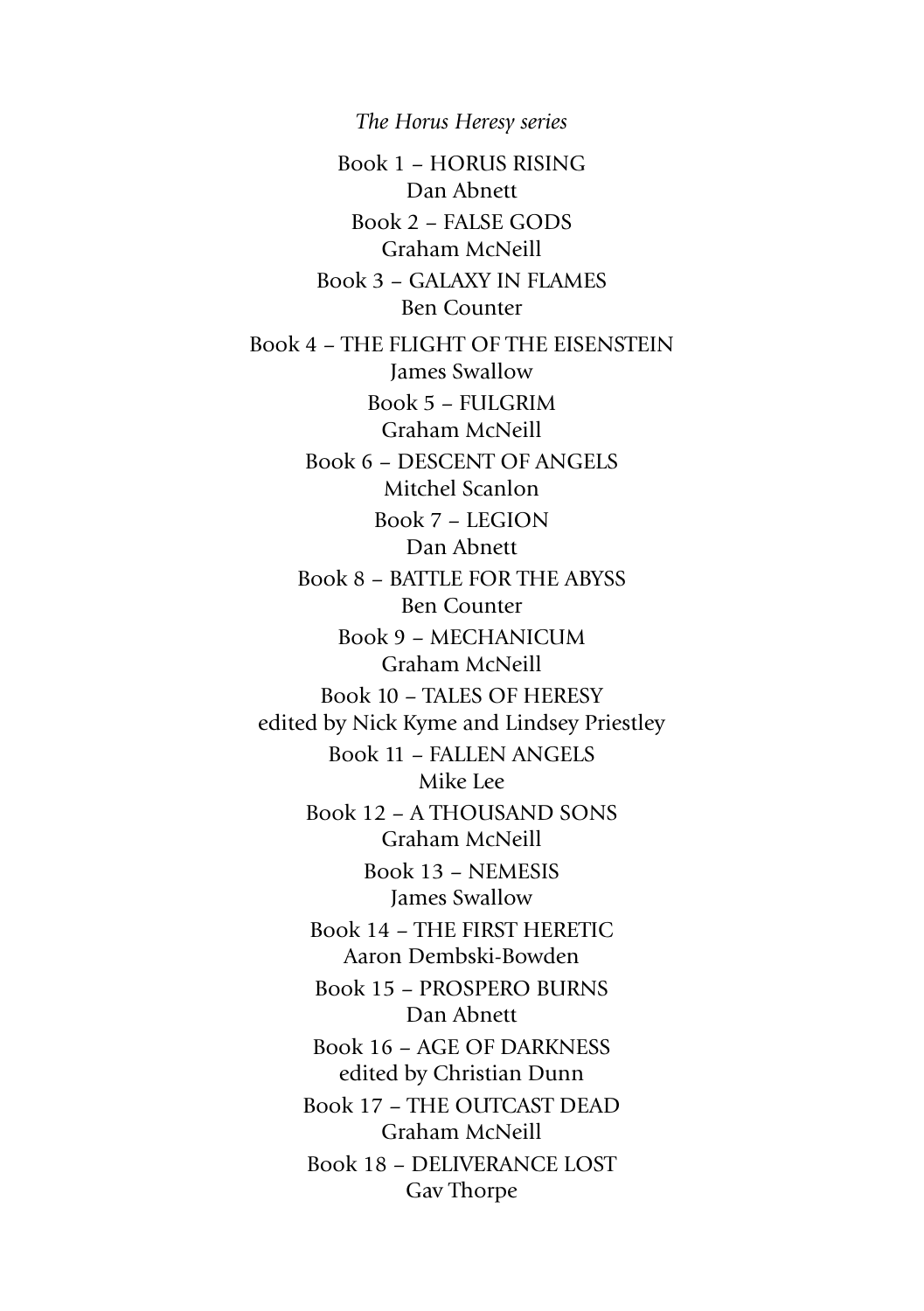## **DELIVERANCE LOST Gav Thorpe**

As the Horus Heresy divides the Imperium, Corax and his few remaining Raven Guard escape the massacre at Isstvan V. Tending to their wounds, the bloodied Space Marines endeavour to replenish their numbers and return to the fray, taking the fight to the traitor Warmaster. Distraught at the crippling blow dealt to his Legion, Corax returns to Terra to seek the aid of his father – the Emperor of Mankind. Granted access to ancient secrets, Corax begins to rebuild the Raven Guard, planning his revenge against his treacherous brother primarchs. But not all his remaining warriors are who they appear to be… the mysterious Alpha Legion have infiltrated the survivors and plan to destroy the Raven Guard before they can rebuild and threaten Horus's plans.



## **ABOUT THE AUTHOR**

Gav Thorpe has been rampaging across the worlds of Warhammer and Warhammer 40,000 for many years as both an author and games developer. He hails from the den of scurvy outlaws called Nottingham and makes regular sorties to unleash bloodshed and mayhem. He shares his hideout with Dennis, a mechanical hamster sworn to enslave mankind. At the moment Dennis is under house arrest for attempting to use Skype to hack the world's nuclear arsenals. Gav's previous Black Libary novels include fan-favourite Angels of Darkness and the epic Sundering trilogy, amongst many others. You can find his website at: *www.gavthorpe.co.uk*

*Deliverance Lost* can be purchased direct from this website and GW mail order, Games Workshop and other hobby stores, and better bookstores.

In the UK: Price £7.99 ISBN: 978-1-84970-061-0 In the US: Price \$8.99 (\$10.99 Canada) ISBN: 978-1-84970-062-7

## **Online**

Buy direct care of Games Workshop's webstore by going to www.blacklibrary.com or www.games-workshop.com.

**Bookshops** Distributed in the UK and the US by Simon & Schuster

## **Books, Games & hobby stores**

Distributed in UK and US by Games Workshop. UK mail order: 0115-91 40 000 US mail order: 1-800-394-GAME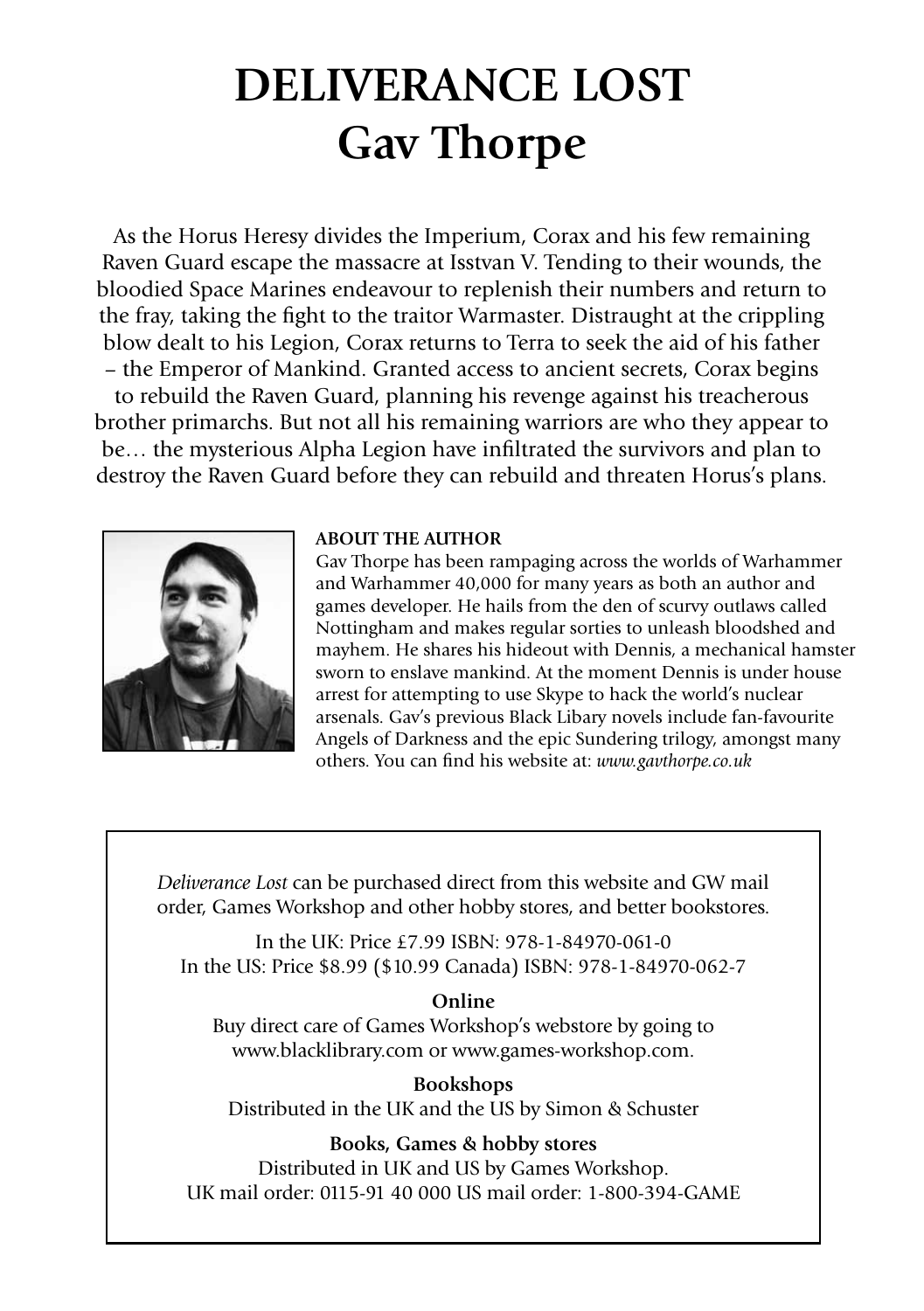The following is an excerpt from *Deliverance Lost* by Gav Thorpe. Published by the Black Library. Games Workshop, Willow Road, Nottingham, NG7 2WS, UK.Copyright © Games Workshop Ltd, 2012. All rights reserved. Reproduction prohibited, in any form, including on the internet. For more details or to contact us visit the Black Library website: www.blacklibrary.com.

The preparations for Terra's defence became more evident as the *Avenger* moved in-system towards Terra. The Sol battlefleet, the largest single armada in the Imperium, was gathering in strength. Dozens of warships blockaded Mars, while hundreds of other vessels took station in orbital positions over the other planets, their sensors turned outwards in readiness for the arrival of Horus's fleet.

The communications networks were overloaded with activity, the strat-net frequencies used by the Legiones Astartes and Imperial Army sometimes so clogged with data that it took many hours for messages to be relayed. There was a tangible aura of desperation amidst the turmoil, as though any day would see the warp tearing apart with the arrival of hundreds of traitor ships.

As they neared their destination, the Raven Guard encountered increasing numbers of security screens. Warship patrols hailed them frequently, while massive star forts locked their guns upon the arriving vessel, keeping watch until it had passed out of range. Passing further and further into the heart of the Sol system, the Avenger was subjected to constant scrutiny, though its passage was never barred outright.

Gaining orbit over Terra was an expedition in itself, despite the assurances and assistance of Captain Noriz. After three days entangled in the security protocols of half a dozen different military jurisdictions and organisations, Corax finally lost patience. Dismissing the communications attendants from their posts, he keyed in a failsafe code for the most secure channel: an ultra-secret frequency used by only the primarchs and, before his self-seclusion on Terra, the Emperor himself.

There was no reply for half an hour, as Corax paced back and forth across the strategium. Finally the vox crackled into life, with a voice that was deep and thoughtful, every word carefully enunciated, every syllable spoken with crisp authority.

'Is that you, Corax? It is about time you contacted me, brother. I was wondering if the news that you were still alive had been yet another breakdown in communication.'

'Brother Rogal, yes it is Corax,' replied the primarch. 'If you do not find me an orbital station in the next five minutes, I'm going to use my weapons batteries to make a space for myself.'

There was a short but hearty laugh over the vox.

'That would not be a good idea!' said Rogal Dorn. 'I heard that you had arrived, but then I must admit that your whereabouts were washed away in all of the other clutter. Do you want to berth at a platform or take up an independent orbit?'

'We need to resupply,' said Corax. 'I'll shuttle down with an advance guard.'

'I will send you the coordinates of Beta-Styx platform. It has a fully-stocked victualling yard. You can come down to Lion's Gate port and I will despatch a delegation to meet you.'

'A delegation? Too busy to greet your brother in person?'

'Yes. I will be back at the Imperial Palace within the day.'

'Understood, brother. I wish our reunion was in much lighter times.'

'It is not for our kind to meet in peace, brother, you should know that. We will talk more tomorrow; I have something I must attend to urgently.'

With that, the frequency devolved into static once more. A data screen flickered into life, a list of spatial coordinates scrolling across it in yellow lettering and signed with the insignia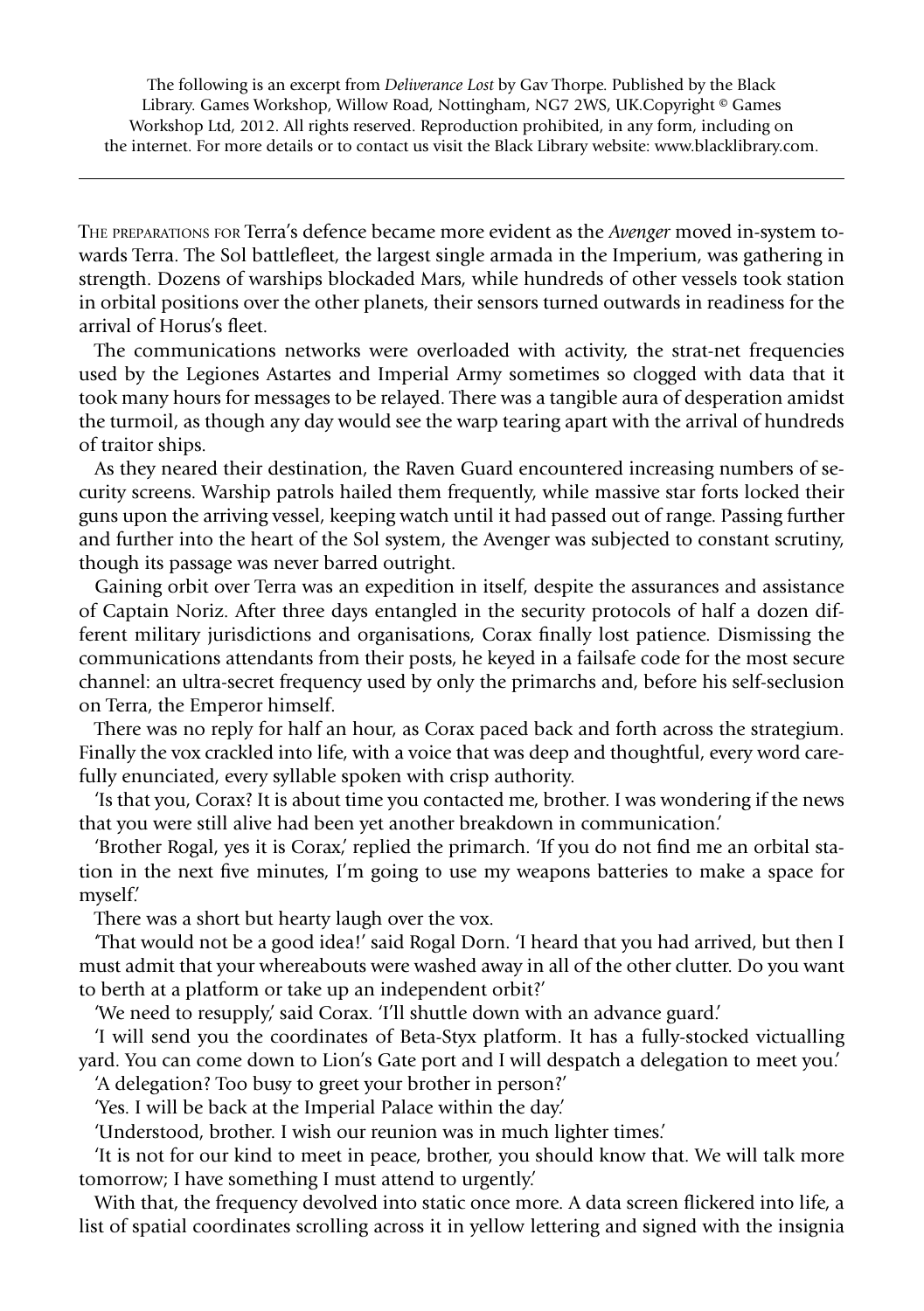of the Imperial Fists.

'Prepare for docking manoeuvres,' Corax announced. 'And ready me a Stormbird. Agapito, choose a company to act as honour guard. Branne, you have command.'

A series of affirmatives chorused across the strategium as the primarch walked towards the doors. Corax stopped as they slid open and turned his head.

'Branne?'

The commander froze, halfway into the control throne. He stood and looked back at the primarch and saw a lopsided smile on Corax's face.

'Yes, lord?'

'As much as I appreciate your arrival at Isstvan, please stay where I put you this time.' 'Aye, lord. I will.'

As the Avenger powered towards the orbital dock, preparations were made for Corax and a small entourage to descend to the surface of Terra. Branne found Agapito on the launch deck, with a company of his legionaries. The clatter of a heavy servitor's tracks echoed from the metal walls, blotting out the dormant whine of a Stormbird's engines. Branne thought he sensed some anxiety in his brother's demeanour.

'Relax, brother, this is not a combat mission,' said Branne.

'And all the more dangerous for it,' replied Agapito. 'Suspicion surrounds us like a cloud. You saw how Captain Noriz treated us. I expect no warm welcome on the surface.'

'So it will be up to you to assure our allies that we can be trusted,' said Branne.

Agapito hesitated, and glanced over Branne's shoulder. Corax entered the flight bay, nodded to the two commanders and strode up the Stormbird's boarding ramp without a word.

'I'm not the only one that feels it,' said Agapito, his gaze on the drop-ship, his thoughts clearly on the primarch now aboard. 'Now is not the time for rash displays of loyalty. I'm worried Lord Corax will promise more than we can currently deliver.'

'We can't afford to let the traitors make their preparations without pause,' said Branne. 'Would you want us simply to let them proceed as they wish?'

Leaning closer, Agapito's voice dropped to a whisper.

'We were nearly wiped out, brother,' he said. 'If we do not tread carefully, the execution Horus planned for us at Isstvan will be carried out at another place. You know that we lack the strength to fight at the moment.'

Concerned by his brother's words, Branne slapped a hand to Agapito's shoulder guard.

'What happened on Isstvan is over,' said Branne, guessing the source of Agapito's hesitance. 'We lost most of the Legion, but we survived.'

'"We" survived, brother? I don't remember you at the dropsite.'

'Through no fault of my own!' snapped Branne, snatching back his hand. He was infuriated that of all his comrades, it was Agapito who had given voice to the accusation Branne had suspected lingered in the minds of his battle-brothers. 'How can I be held responsible for the drawing of lots that left me as garrison commander?'

'You misunderstand me, brother,' said Agapito, with a sorrowful shake of the head. 'It is not personal, but you can never understand what it was like to be there. I don't begrudge your absence, I envy it.'

'You haven't talked about the dropsite at all, to me or the primarch,' said Branne, his anger punctured by Agapito's confession. 'Some of the others, they have found it helpful to discuss what they saw, to share their stories. Tell me, what happened to you at the dropsite?'

'No,' said Agapito, stepping away. He signalled to his warriors to begin boarding as the launch bay lights dimmed in readiness for the main doors to open. Overhead, klaxons sounded the five-minute warning. 'Some stories are best left untold. You do not want to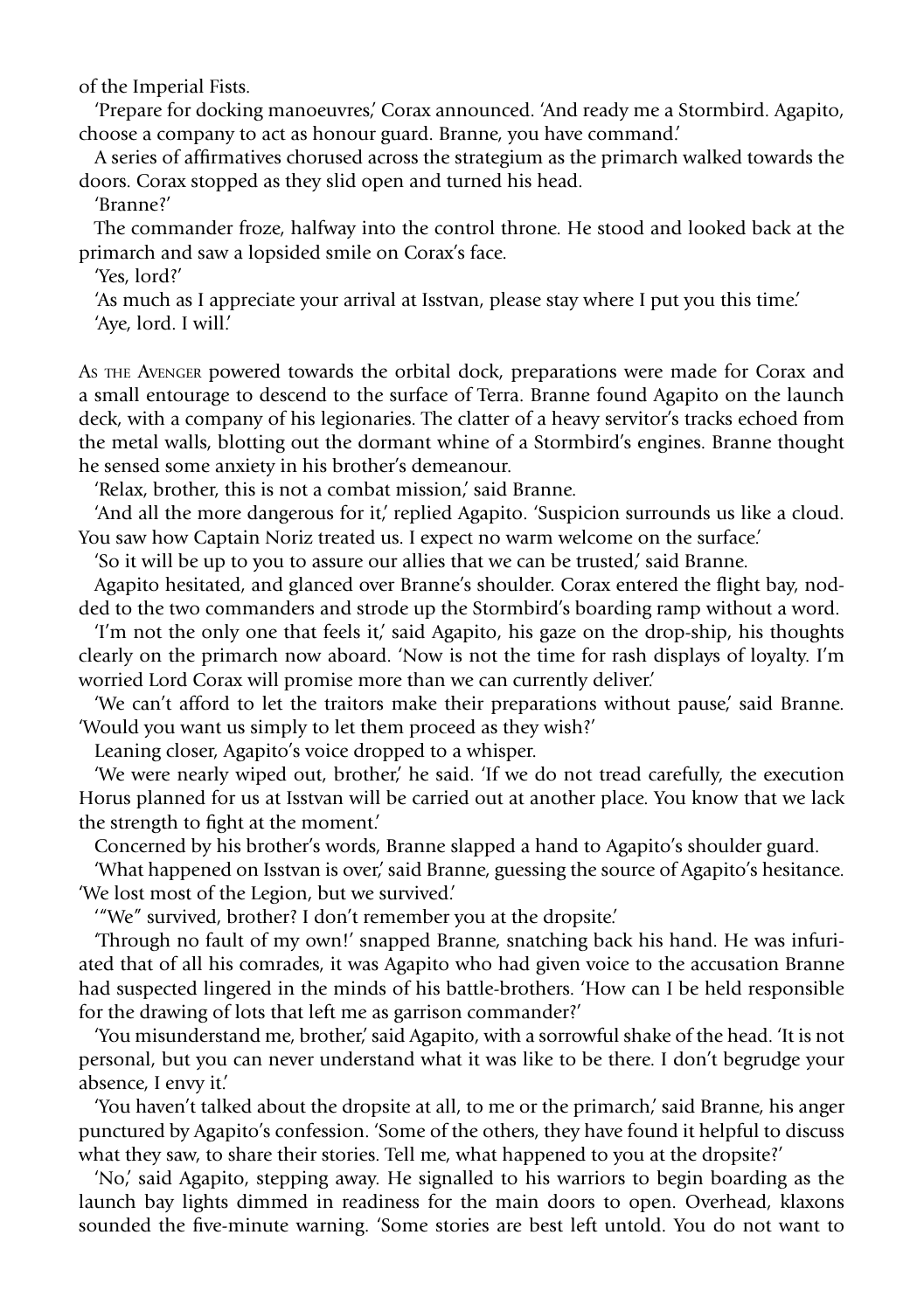know what I did at the dropsite.'

Branne said nothing as his brother turned away, confused by the change he had seen in Agapito. His fellow commander had once been the first to swap war stories on the ship back to Deliverance, taking great delight in recounting his kills and close calls with death. Even as young boys, when they had fought for the liberty of Deliverance, before the Emperor had come and brought the Legion, Agapito would rouse the flagging spirits of the freedom fighters with tales of his daring and their victories over the Kiavahran enslavers.

He watched as Agapito stood at the bottom of the ramp, counting off the squads as they ran into the Stormbird amid the thunderous falls of boots on metal. As the last of the legionaries passed him, Branne noticed something on their shoulder guards, a small device painted under the Legion symbol. It was a grey skull, almost as dark as the black of their armour. Now that he noticed it, Branne saw it in the insignia of all the company's warriors. He waved aside one of the squad leaders as he jogged past.

'Sergeant Nestil, a word,' said the commander.

'Yes, captain,' said Nestil, coming to attention in front of Branne.

'What does this mean?' asked Branne, prodding a finger towards the small sigil.

'Isstvan veteran, captain,' replied the sergeant with no hint of reluctance. 'There was no official campaign badge or honours issued, captain. We thought it would be good to remember the fallen.'

'You have all taken this on?' said Branne.

'All of us that fought there, yes, captain, at least in the Talons,' said Nestil. He glanced towards Agapito, and Branne took his meaning.

'Whose idea was this?' asked Branne.

'I'm not sure, captain,' admitted Nestil. He looked away, glancing again at Agapito. 'It was just one of those ideas that seemed to catch on.'

'Sorry to delay you, sergeant,' said Branne, waving Nestil to carry on.

Not good, thought Branne as he watched Agapito follow Nestil up the ramp onto the Stormbird. A commander being close-lipped about what he had done and legionaries giving themselves honours. The dropsite massacre had caused serious damage to the Raven Guard, even more than the seventy-five thousand dead legionaries.

Strapped into his berth beside one of the viewing ports, Alpharius had a good view of Terra as the Stormbird dipped away from the *Avenger.* It had been a fortunate turn to be included in Corax's honour guard and would provide, he hoped, a good opportunity to see the defences being prepared to welcome Horus. Aside from whatever else he might be asked to do, his role in the Raven Guard was to gather intelligence for the final, inevitable assault on the Emperor's stronghold. Everything he could learn now would give the Warmaster and his allies a valuable warning of what to expect.

'What is that?' one of the legionaries asked from further down the compartment. Alpharius turned to see the other Raven Guard straining at their harnesses to look out of the starboard windows. 'It's bigger than a star fort!'

Alpharius could not see clearly from his position but glimpsed a massive vessel in low orbit. It seemed to stretch on and on, a gilded construction shaped like an eagle with outstretched wings, bedecked with fortified gun towers, lance batteries, missile tubes and bombardment cannons. So vast was the orbiting station, its faint shadow could be seen on the cloud layer wreathing Terra. The flicker of void shields surrounded the immense floating edifice, dappling the gold of its heavily-buttressed superstructure with purple and red. Smaller ships – some of them mighty battleships in their own right – were dwarfed by its presence, its turret-encrusted docks large enough for cruisers several kilometres long.

'That's *Phalanx,*' said Sergeant Nestil. 'Base ship of the Imperial Fists. Impressive, isn't it? Never